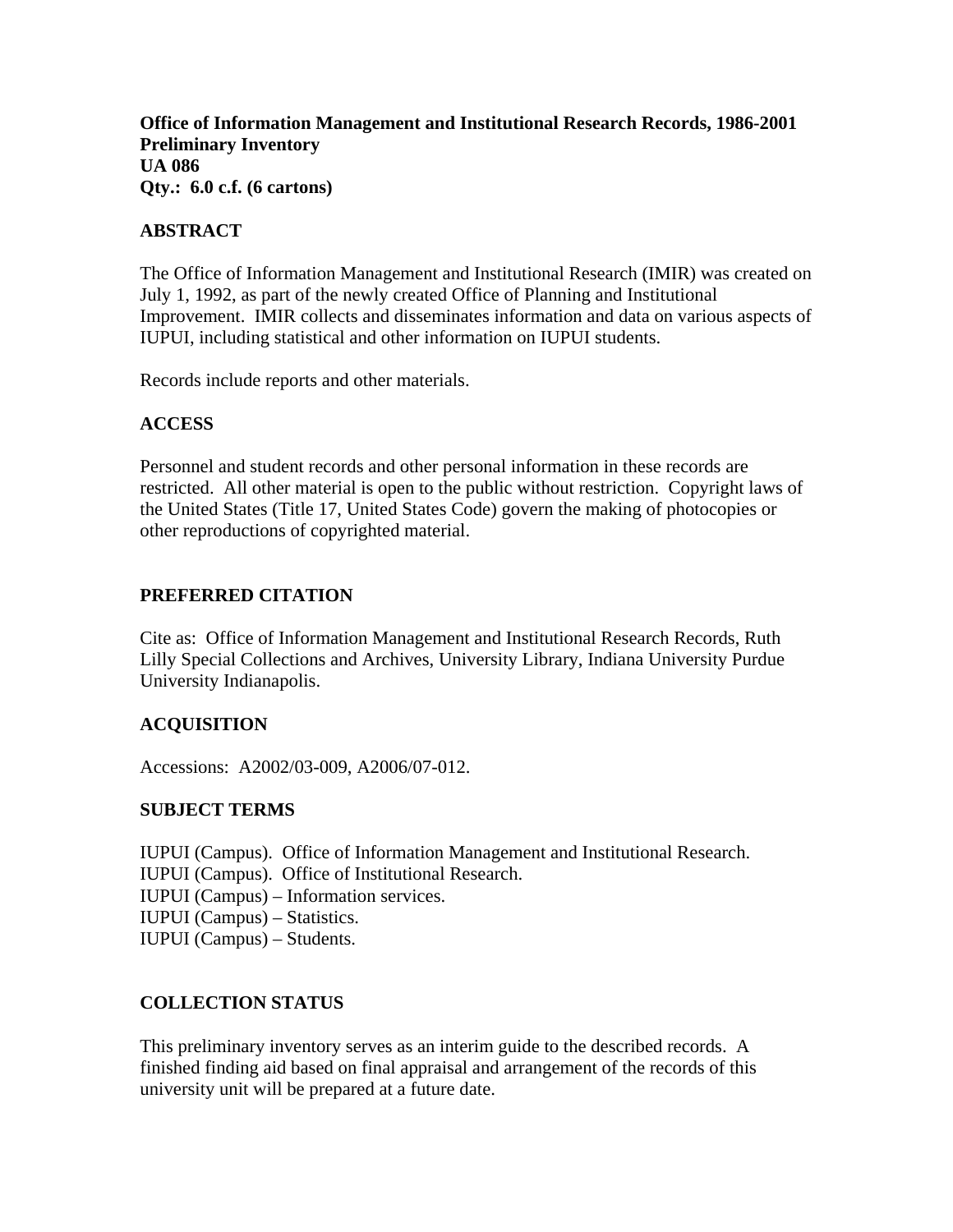#### **PRELIMINARY INVENTORY**

#### **Contents** Box

Office of Information Management and Institutional Research-Student Profile-All Students/Matriculants Student Profile-Matriculants, Fall 1986 Student Profile-All Students, Fall 1986 Student Profile-Matriculants, Spring 1986-87 Student Profile-All Students, Spring 1986-87 Student Profile-Matriculants, Summer 1 1987 Student Profile-All Students, Summer 1 1987 Student Profile-Matriculants, Summer 2 1987 Student Profile-All Students, Summer 2 1987 Student Profile-Matriculants, Fall 1987 Student Profile-All Students, Fall 1987 Student Profile-Matriculants, Spring 1987-88 Student Profile-All Students, Spring 1987-88 Student Profile-Matriculants, Summer 1 1988 Student Profile- All Students, Summer 1 1988 Student Profile-Matriculants, Summer 2 1988 Student Profile-All Students, Summer 2 1988 Student Profile-Matriculants, Fall 1988 Student Profile-All Students, Fall 1988 Student Profile-Matriculants, Spring 1988-89 Student Profile-All Students, Spring 1988-89 Student Profile-Matriculants, Summer 1 1989 Student Profile-All Students, Summer 1 1989 Student Profile-Matriculants, Summer 2 1989 Student Profile-All Students, Summer 2 1989 Student Profile-Matriculants, Fall 1989 Student Profile-All Students, Fall 1989 Student Profile-Matriculants, Spring 1989-90 Student Profile-All Students, Spring 1989-90 Student Profile-Matriculants, Summer 1 1990 Student Profile-All Students, Summer 1 1990 Student Profile-Matriculants, Summer 2 1990 Student Profile-All Students, Summer 2 1990 Student Profile-Matriculants, Fall 1990 Student Profile-All Students, Fall 1990 Student Profile-Matriculants, Spring 1990-91 Student Profile-All Students, Spring 1990-91 Student Profile-Matriculants, Summer 1 1991 Student Profile-All Students, Summer 1 1991 Student Profile- Matriculants, Summer 2 1991 Student Profile-All Students, Summer 2 1991 Student Profile-Matriculants, Fall 1991

**1**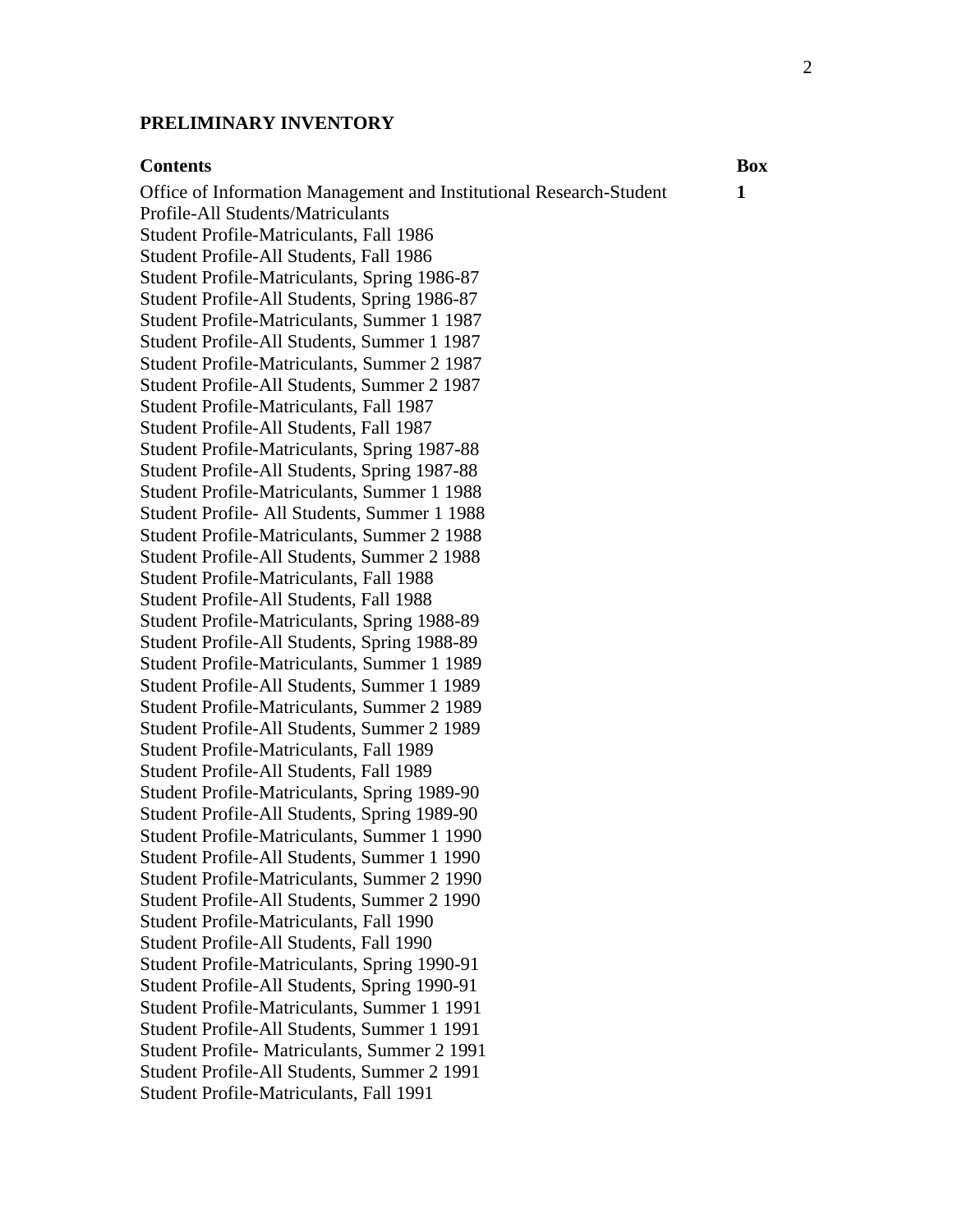Student Profile-All Students, Fall 1991 Student Profile-Matriculants, Spring 1991-92 Student Profile-All Students, Spring 1991-92 Student Profile-Matriculants, Summer 1 1992 Student Profile-All Students, Summer 1 1992 Student Profile-Matriculants, Summer 2 1992 Student Profile-All Students, Summer 2 1992 Student Profile-Matriculants, Fall 1992 Student Profile-All Students, Fall 1992 Student Profile-Matriculants, Spring 1992-93 Student Profile-All Students, Spring 1992-93 Student Profile-Matriculants, Summer 1 1993 Student Profile-All Students, Summer 1 1993 Student Profile-Matriculants, Summer 2 1993 Student Profile-All Students, Summer 2 1993 Student Profile-Matriculants, Fall 1993 Student Profile-All Students, Fall 1993 Student Profile-Matriculants, Spring 1993-94 Student Profile-All Students, Spring 1993-94 Student Profile-Matriculants, Summer 1 1994 Student Profile-All Students, Summer 1 1994 Student Profile-Matriculants, Summer 2 1994 **2**  Student Profile-All Students, Summer 2 1994 Student Profile-Matriculants, Fall 1994 Student Profile-UG Matriculants, Fall 1994 Student Profile-All Students, Fall 1994 Student Profile-Matriculants, Spring 1994-95 Student Profile-UG Matriculants, Spring 1994-95 Student Profile-All Students, Spring 1994-95 Student Profile-Matriculants, Summer 1 1995 Student Profile-UG Matriculants, Summer 1 1995 Student Profile-All Students, Summer 1 1995 Student Profile-Matriculants, Summer 2 1995 Student Profile-UG Matriculants, Summer 2 1995 Student Profile-All Students, Summer 2 1995 Student Profile-Matriculants, Fall 1995 Student Profile-UG Matriculants, Fall 1995 Student Profile-All Students, Fall 1995 Student Profile-Matriculants, Spring 1995-96 Student Profile-UG Matriculants, Spring 1995-96 Student Profile-All Students, Spring 1995-96 Student Profile-Matriculants, Summer 1 1996 Student Profile-UG Matriculants, Summer 1 1996 Student Profile-All Students, Summer 1 1996 Student Profile-Matriculants, Summer 2 1996 Student Profile-UG Matriculants, Summer 2 1996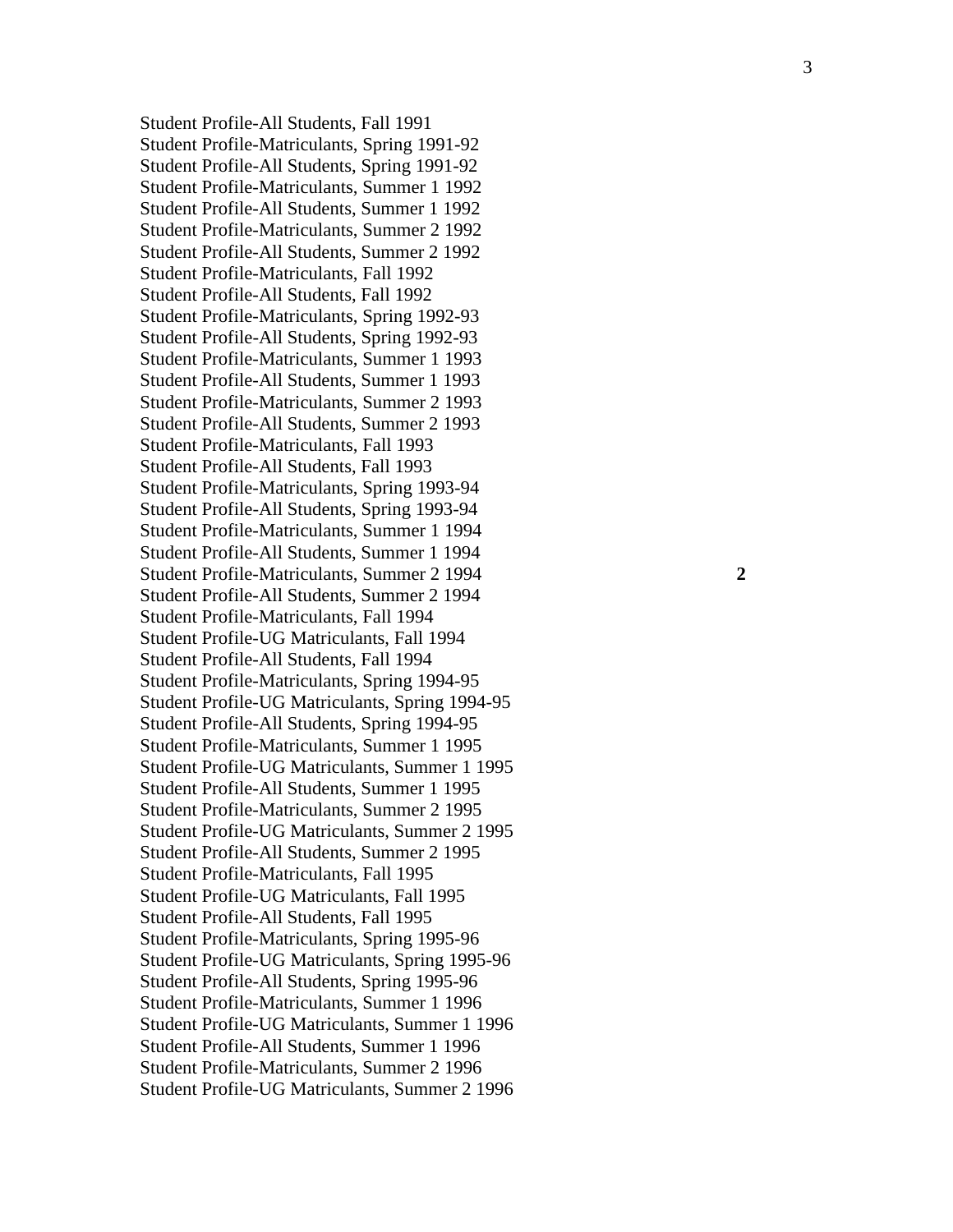Student Profile-All Students, Summer 2 1996 Student Profile-Matriculants, Fall 1996 Student Profile-UG Matriculants, Fall 1996 Student Profile-All Students, Fall 1996 Student Profile-Matriculants, Spring 1996-97 Student Profile-UG Matriculants, Spring 1996-97 Student Profile-All Students, Spring 1996-97 Student Profile-Matriculants, Summer 1 1997 Student Profile-UG Matriculants, Summer 1 1997 Student Profile-All Students, Summer1 1997 Student Profile-Matriculants, Summer 21997 Student Profile-UG Matriculants, Summer 2 1997 Student Profile-All Students, Summer 2 1997 Student Profile-Matriculants, Fall 1997 Student Profile-UG Matriculants, Fall 1997 Student Profile-All Students, Fall 1997 Student Profile-Matriculants, Spring 1997-98 Student Profile-UG Matriculants, Spring 1997-98 Student Profile-All Students, Spring 1997-98 Student Profile-Matriculants, Summer 1 1998 Student Profile-UG Matriculants, Summer 1 1998 Student Profile-All Students, Summer 1 1998 Student Profile-Matriculants, Summer 2 1998 Student Profile-UG Matriculants, Summer 2 1998 Student Profile-All Students, Summer 2 1998 Fall 1996 Enrollment-TRAN/UEC/UECP **3**  Fall 1996 Enrollment-Social Work (SWK) Fall 1996 Enrollment-Science (SCI) Fall 1996 Enrollment-Public and Environmental Affairs (SPEA) Fall 1996 Enrollment-Physical Education (PED/RHIT) Fall 1996 Enrollment-Nursing (NURS/NSAA) Fall 1996 Enrollment-Music (Music) Fall 1996 Enrollment-Medicine (MED) Fall 1996 Enrollment-Library Information Science (SLIS) Fall 1996 Enrollment-Liberal Arts (LIBA) Fall 1996 Enrollment-Law Fall 1996 Enrollment-Journalism (JOUR) Fall 1996 Enrollment-Herron School of Art (HERR) Fall 1996 Enrollment-Graduate School (GRAD) Fall 1996 Enrollment-Engineering and Technology (EGTC) Fall 1996 Enrollment-Education (EDUC) Fall 1996 Enrollment-Dentistry (DENT/DAED) Fall 1996 Enrollment-Continuing Studies (SCS) Fall 1996 Enrollment-Columbus Fall 1996 Enrollment-Business (BUS) Fall 1996 Enrollment-Allied Health (AHLT)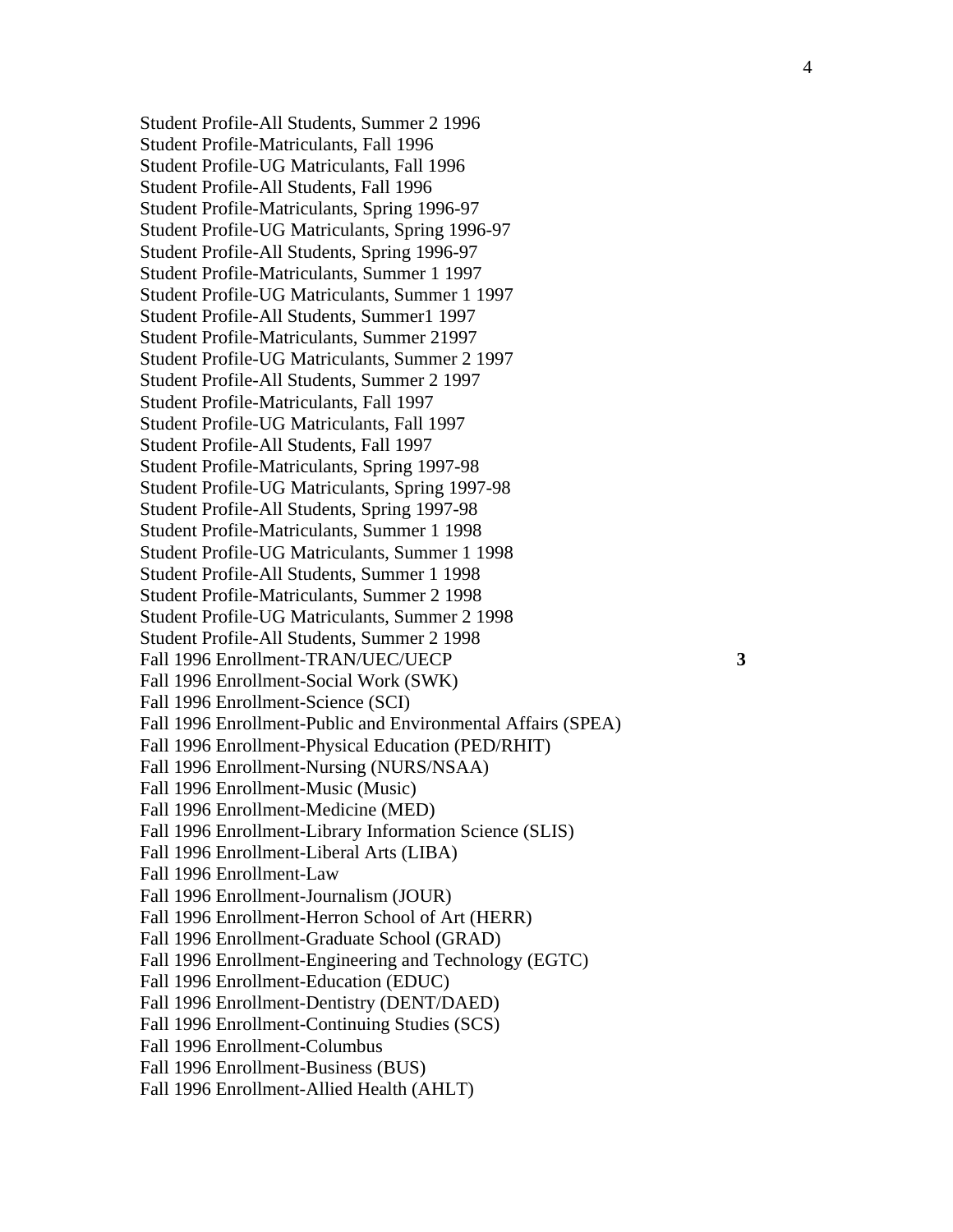Fall 1996 Enrollment-Campus Degree Profile, July 1985-June 1986 Degree Profile, July 1986-June 1987 Degree Profile, July 1987-June 1988 Degree Profile, July 1988-June 1989 Degree Profile, July 1989-June 1990 Degree Profile, July 1990-June 1991 Degree Profile, July 1991-June 1992 Degree Profile, July 1992-June 1993 Degree Profile, July 1993-June 1994 Degree Profile, July 1994-June 1995 Degree Profile, July 1995-June 1996 Degree Profile, July 1996-June 1997 Admission Profile, Fall 1989-90 Admission Profile, Fall 1990 Freshman Admission Profile, Fall 1990-91 SAT, ACT, HS PERCENTILE Report, Fall 1990-91 Admission Profile, Fall 1990-91 SAT, ACT, HS PERCENTILE Report, Spring 1990-91 Admission Profile, Spring 1990-91 SAT, ACT, HS PERCENTILE Report, Fall 1991-92 Admission Profile, Fall 1991-92 SAT, ACT, HS PERCENTILE Report, Spring 1991-92 Admission Report, Spring 1991-92 SAT, ACT, HS PERCENTILE Report, Summer 1 1992 Admission Report, Summer 1, 1992 SAT,ACT, HS PERCENTILE Report, Summer 2 1992 Admission Profile, Summer 2, 1992 SAT, ACT, HS PERCENTILE Report (Freshmen Only), Fall 1992-93 Freshman Admission Profile, Fall 1992-93 SAT, ACT, HS PERCENTILE REPORT, Fall 1992-93 Admission Profile, Fall 1992-93 SAT, ACT, HS PERCENTILE Report, Spring 1992-93 Admission Profile, Spring 1992-93 Admission Profile, Spring 1993-94 SAT, ACT, HS PERCENTILE Report, Summer 1 1993 Admission Profile, Summer 1 1993 SAT, ACT, HS PERCENTILE Report, Summer 2 1993 Admission Profile, Summer 2 1993 SAT, ACT, HS PERCENTILE Report (Freshmen Only), Fall 1993 Freshman Profile, Fall 1993 SAT, ACT, HS PERCENTILE Report, Fall 1993 Admission Profile, Fall 1993 SAT, ACT, HS PERCENTILE, Spring 1993-94 Admission Profile, Summer 1, 1994 Admission Profile, Summer 2, 1994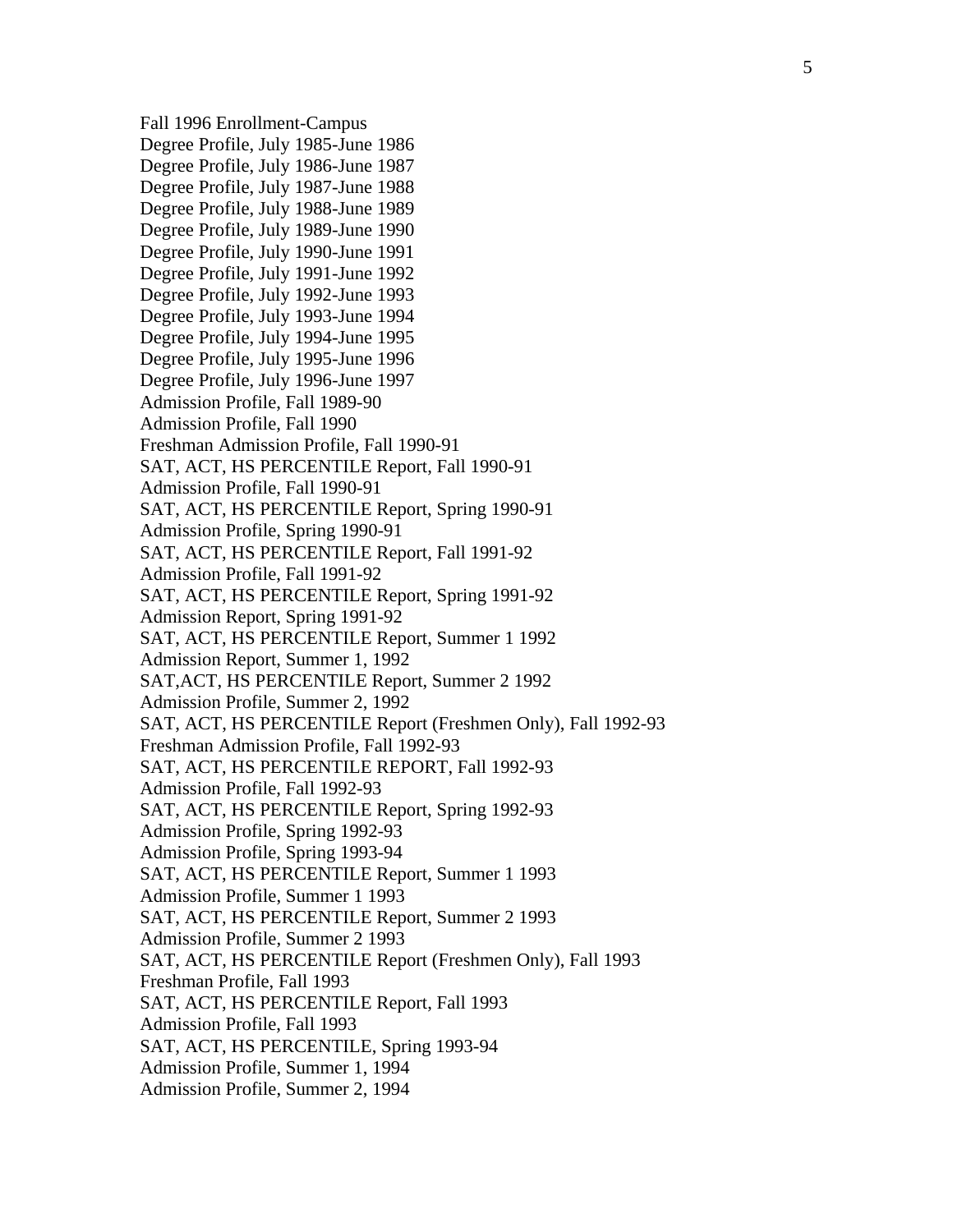Freshman Admission Profile, Fall 1994 Admission Profile, Fall 1994 Admission Profile, Spring 1994-95 Admission Profile, Summer 1 1995 Admission Profile, Summer 2 1995 Freshman Profile, Fall 1995 Admission Profile, Fall 1995 Admission Profile, Spring 1995-96 Admission Profile, Summer 1 1996 Admission Profile, Summer 2 1996 Freshman Admission Profile, Fall 1996 Admission Profile, Fall 1996 Admission Profile, Spring 1997 Admission Profile, Summer 1 1997 Admission Profile, Summer 2 1997 UG Admission Profile, Fall 1997 Freshman Admission Profile, Fall 1997 Admission Profile, Spring 1997-98 Admission Profile, Summer 1 1998 Admission Profile, Summer 2 1998 Enrollment Report-Summer 1+2, 1988-89 **4**  Enrollment Report-Second Semester, 1988-89 Enrollment Report-First Semester, 1988-89 Enrollment Report-Summer 1+2, 1989-90 Enrollment Report-Second Semester 1989-90 Enrollment Report-First Semester 1989-90 Enrollment Report-Summer 1+2, 1990-91 Enrollment Report-First Semester, 1990-91 Enrollment Report-Second Semester, 1990-91 Enrollment Report-First Semester, 1991-92 Enrollment Report-Summer 1+2, 1992-93 Enrollment Report-First Semester, 1992-93 Enrollment Report-Second Semester, 1992-93 Enrollment Report-Summer 1+2, 1993-94 Enrollment Report-Second Semester, 1993-94 Enrollment Report-Summer 1+2, 1994-95 Enrollment Report-First Semester, 1994-95 Enrollment Report-Second Semester, 1994-94 Enrollment Report-Summer 1+2, 1995-96 Enrollment Report-First Semester, 1995-96 Enrollment Report-Second Semester, 1995-96 Enrollment Report-Summer 1+2, 1996-97 Enrollment Report-First Semester, 1996-97 Enrollment Report-Second Semester, 1996-97 Enrollment Report-Summer 1+2, 1997-98 Enrollment Report-First Semester, 1997-98